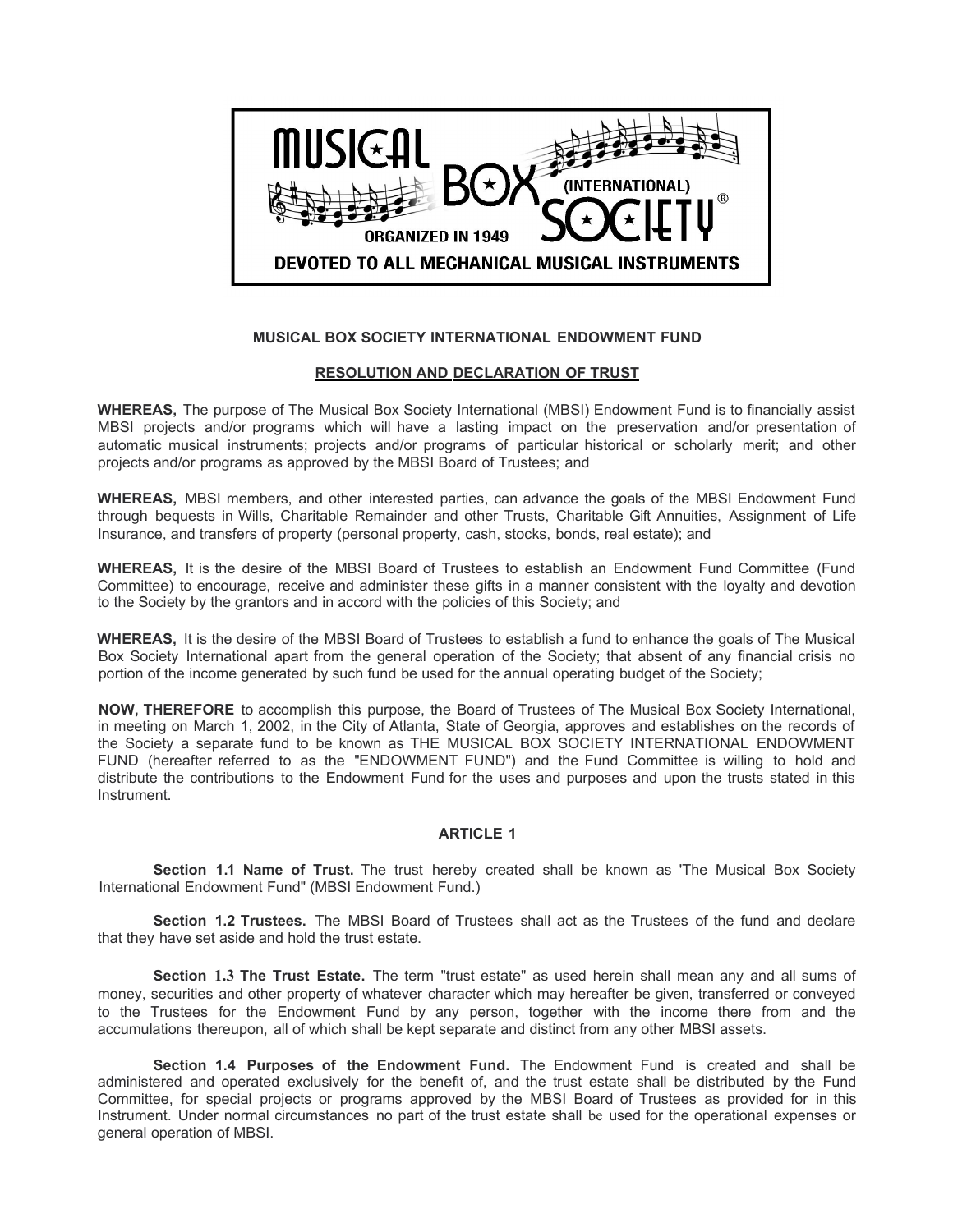**Section 1.5 Procedural Guidelines.** The MBSI Board of Trustees may from time to time, declare, define and alter Procedural Guidelines for the ordinary administration of the fund estate.

## **ARTICLE 2**

#### **ENDOWMENT FUND COMMITTEE**

**Section 2.1 Number and Appointment of Committee.** The Endowment Fund Committee shall consist of five (5) Members, all of whom shall be members of The Musical Box Society International, consisting of the MBSI Treasurer, two (2) members from the MBSI Board of Trustees, and two (2) members at large, as approved by a majority vote of the MBSI Board of Trustees. The Chairperson shall be the MBSI Treasurer. If declined by the Treasurer, the MBSI President shall appoint one of the committee members as the Chairperson. Upon adoption of this Instrument, the MBSI President shall appoint and MBSI Board of Trustees shall approve two (2) MBSI Board members, and two (2) MBSI members at large to serve along with the MBSI Treasurer as the members of the Endowment Fund Committee. Members of the endowment fund committee shall serve for three (3) years and thereafter until their respective successors be appointed.

**Section 2.2 Election of Officers.** The Chairperson is the MBSI Treasurer or as appointed by the MBSI President. The Endowment Fund Committee shall select annually, at the first meeting of each year, a Recording Secretary. Such officers shall hold office for one (1) year and thereafter until their respective successors shall be elected. The duties of such officers shall be as follows:

2.2.1 The Chairperson, or a member of the Fund Committee designated by the Chairperson in his/her absence, shall preside at all regular and special meetings of the Fund Committee.

2.2.2 The Recording Secretary shall maintain complete and accurate minutes of all meetings of the Fund Committee and deliver a copy thereof to each Fund Member and to the MBSI Board of Trustees. The Recording Secretary shall maintain a permanent record of all minutes of all meetings of the Fund Committee.

2.2.3 The Chairperson shall assist in maintaining complete and accurate books of accounts for the Endowment Fund, shall deposit funds and execute all other necessary documents on behalf of the Endowment Fund. A financial report shall be presented and delivered to each Fund Member at each meeting of the Fund Committee and a copy thereof shall be delivered to the MBSI Board of Trustees. The MBSl's accountant shall conduct an informal audit or annual review of fund balances, receipts and disbursements. A copy of the review or audit shall be delivered to the MBSI Board of Trustees and a report thereof made at the annual membership meeting of the Society.

members.

2.2.4The Fund Committee may request that selected members of the Society serve as advisory

**Section 2.3 Time and Place of Meetings.** A meeting of the Fund Committee shall be held at least once a year at the time of the MBSI Annual Meeting. Written notice thereof shall be distributed to all members of the Fund Committee thirty (30) days prior to such date. Special meetings of the Fund Committee may be held upon the call of the Chairperson or any three Members, by written notice mailed to each Fund Member at least thirty (30) days prior to such date, at such place and time and for such purpose as may be specified in the call. A majority of the then Fund Members present shall constitute a quorum. The affirmative vote of at least three (3) members of the Fund Committee shall be necessary and sufficient at any such meeting to authorize or ratify any action by the Fund Committee hereunder. Written records, setting forth all actions taken at said meetings and the voting thereon, shall be kept in a permanent minute book of the Fund Committee, and shall be signed by each Fund Member present at the meeting.

**Section 2.4 Removal of Member.** By the affirmative vote of the majority of the MBSI Board of Trustees any Fund Member may be removed for any cause whatever.

**Section 2.5 Appointment of Vacancy.** In the event of a vacancy of a Fund Member, the MBSI President shall appoint a member to fill the vacancy. The appointment shall be approved by a majority of the Board of Trustees at its next meeting.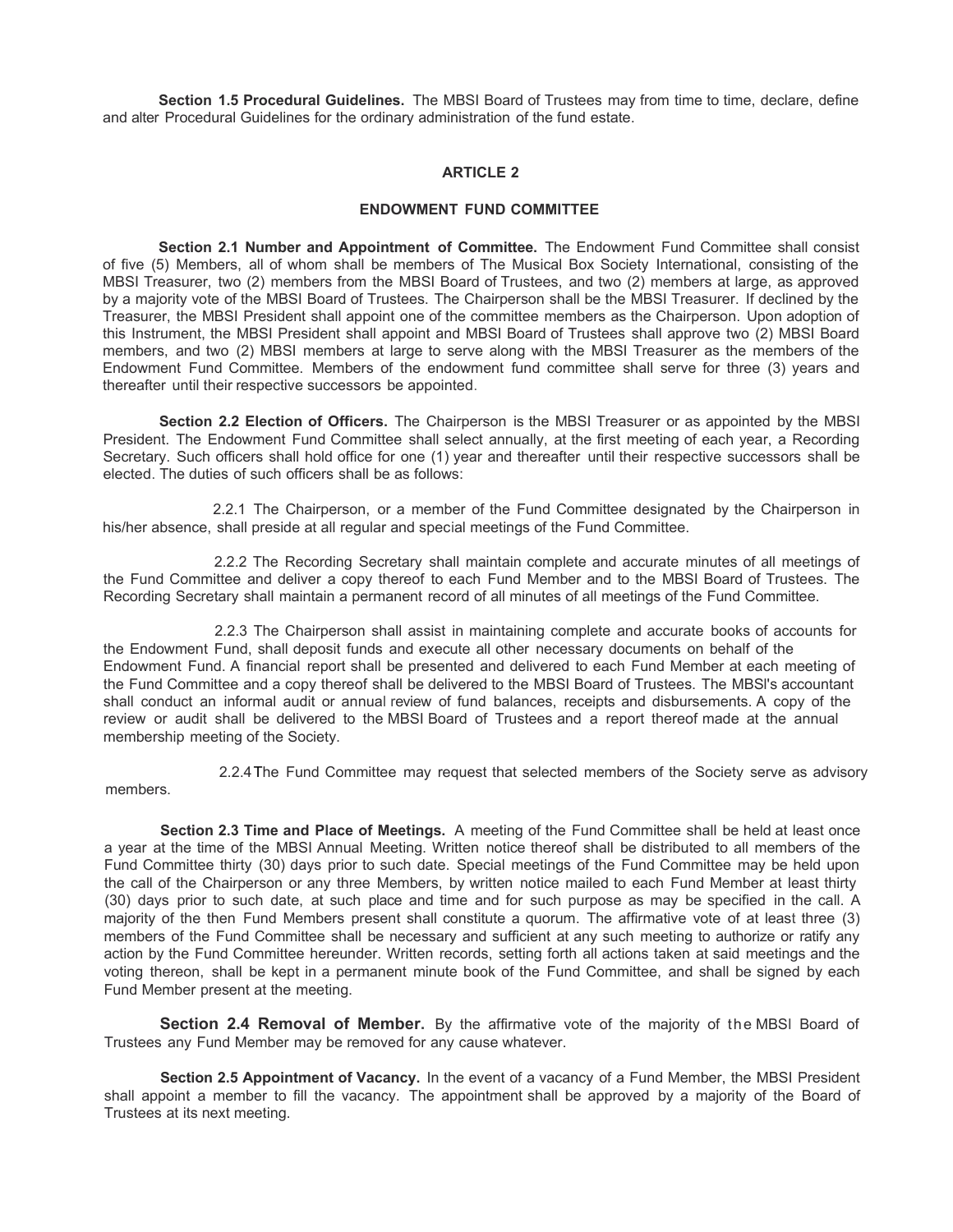**Section 2.6 Office of Fund Committee.** The office of the Fund Committee shall be the address of the Chairperson, which shall be known as the principal office of this trust, and at it shall be kept the books and papers other than securities relating to this trust.

**Section 2.7 Member Compensation.** No Fund Member shall receive any compensation for acting as Member.

**Section 2.8 Liability of Fund Member.** No Fund Member shall be held liable or responsible with respect to any matter connected with or arising from his/her administration of the trust, provided he/she has acted in good faith and in accordance with the terms hereof.

**Section 2.9 Fund Member Bond.** No Fund Member shall be required to file any bond or enter any security for the faithful performance of his/her duties as Fund Member.

**Section 2.10 Rules of Conduct.** The Fund Committee shall have the power to make such rules for the conduct of the affairs of the Fund Committee as to them may seem appropriate, including the establishment of the time and place for each regular meeting, and to change the rules.

## **ARTICLE 3**

#### **POWERS OF THE ENDOWMENT FUND COMMITTEE**

**Section 3.1 General.** Subject to any limitations stated elsewhere in this Instrument, the Fund Committee shall have all of the powers set forth in New York Probate Code Section 178, Article 7, Sections 7.1.1 et seq., as amended from time to time, the provisions of which are hereby expressly incorporated herein by reference. The Fund Committee shall also have the powers set forth in this Article, subject to application under the "prudent man" standard of decision making authority which are in addition to all common law and statutory powers to retain and hold any sum of money, securities and other property of whatever character which may at any time be given, transferred or conveyed to them and to make sales thereof at their discretion, and to invest and reinvest the proceeds, including any income accumulated thereon, in property of any character or description as they may deem wise, without being limited to such classes of investments as may from time to time be designated as legal investments for fiduciaries but are unable to encumber any other fund besides the Endowment Fund.

**Section 3.2 Acquire Assets.** To acquire an asset or any interest therein, for cash or on credit, at public or private sale or by gift, exchange, partition, division or change of character, including any remaining undivided interest in property in which Trustee holds an undivided interest.

**Section 3.3 Dispose of Assets.** To sell or convey, at public or private sale, for cash or credit; to change; to divide; to abandon a trust asset or any interest therein.

**Section 3.4 Loan assets.** To loan an asset or any interest therein, to any local chapter or any committee of the Society, in accordance with provisions s ated in Article 4.

**Section 3.5 Manage Securities.** To purchase, sell, exercise subscription or conversion rights, and warrants, in securities. To vote or give proxies, to participate in voting trusts, reorganizations, consolidations, mergers and liquidations and in connection therewith, to deposit securities with and transfer title to any depository, protective or other fiduciary as the Fund Committee may deem advisable.

**Section 3.6. Insurance.** To insure the assets of the trust against damage, loss, or liability, and Fund Committee Members against liability with respect to third persons.

**Section 3.7 Settle Claims.** To pay or contest any claim; to settle a claim by or against the trust by compromise, arbitration, or otherwise; and to release, in whole or in part, any claim belonging to the trust to the extent that the claim is reasonably deemed non-collectible; to institute, compromise and defend actions and proceedings.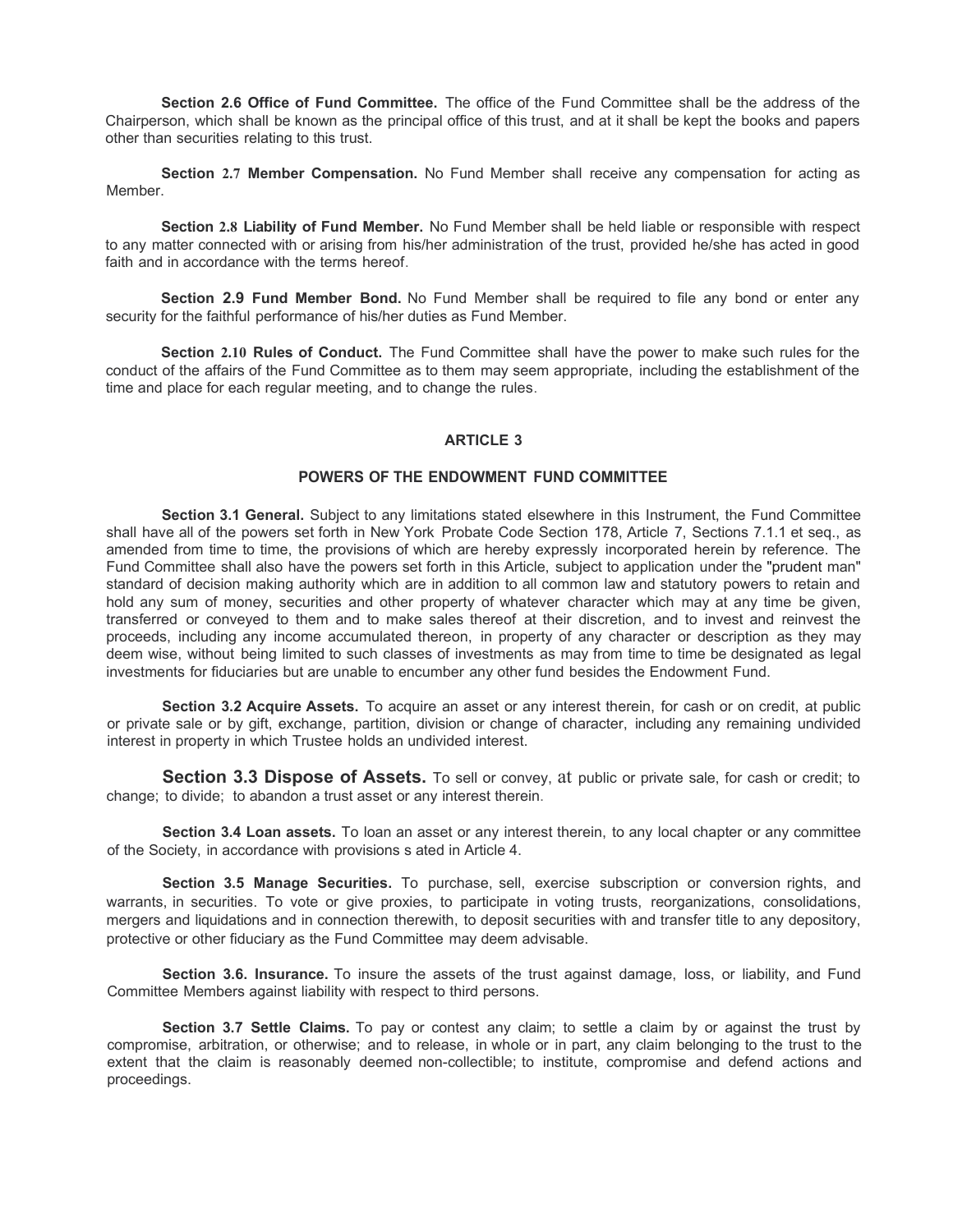**Section 3.8 Employ Agents.** To employ such custodians, professional advisors, attorneys, accountants, agents, employees or others as may be necessary in the administration of the trust or the management and protection of its assets and to pay them a reasonable compensation as expenses of administration.

**Section 3.9 Real Estate.** Should the Fund be the recipient of real property, in order to facilitate its expeditious sale, the Fund Committee has the authority to repair, remodel, alter and make additions to buildings or other trust property, to demolish any improvements; to construct or reconstruct structures, buildings or other improvements; to subdivide or develop land; to make or obtain the vacation of plats and adjust boundaries; to adjust differences in valuation on exchange or partition by giving or receiving consideration.

**Section 3.10 Execute Documents.** To execute whatever instrument may be necessary to exercise any discretion under this Article, including but not limited to, contracts, instruments creating debt or security interests and conveyances, even though such instruments contain covenants and warranties binding the trust property and excluding personal liability.

**Section 3.11 Property Outside New York.** To acquire or retain interests in real and tangible personal property situated outside of the State of New York.

**Section 3.12 Trust Expenses.** All assessments, fees, charges, and other expenses incurred by the Fund Committee in the administration or protection of the trusts created by this Instrument shall be a charge on the trust estate and shall be paid by the Fund Committee.

**Section 3.13 Self-dealing.** No Fund Member shall engage in any financial transactions with the trust estate in which the Fund Member has a direct or indirect financial interest nor shall any Fund Member engage in any conduct in which his/her personal interests directly or indirectly conflicts with the interest of the Endowment Fund.

**Section 3.14 Determination of Principal or Income.** The Fund Committee shall determine what is principal and income based upon acceptable accounting principles.

### **ARTICLE 4**

### **DISTRIBUTION OF INCOME**

**Section 4.1 Income Distribution.** Upon approval from the MBSI Board of Trustees, the Fund Committee may distribute funds from the trust estate in the form of grants or loans, to MBSI Chapters in good standing, for projects and/or programs which will have a lasting impact on the preservation and/or presentation of automatic musical instruments; for projects and/or programs of particular historical or scholarly merit; and for other projects and/or programs as approved by the MBSI Board of Trustees.

**Section 4.2 Distribution Limitations.** In no event and under no circumstances shall more than sixty seven (67) percent of the accumulated realized income net of any expenses on the Endowment Fund principal be distributed. directly or indirectly, for projects or programs. With the exception of a financial emergency as declared by a vote of 2/3 of both the MBSI Board of Trustees and MBSI Membership, no part of the trust principal shall be spent or loaned, directly or indirectly, for any projects or programs. Loans of available accumulated income must be secured. A promissory note shall be drafted, establishing a reasonable interest rate and payment schedule, which shall be signed by the borrower and Fund Committee Chairperson.